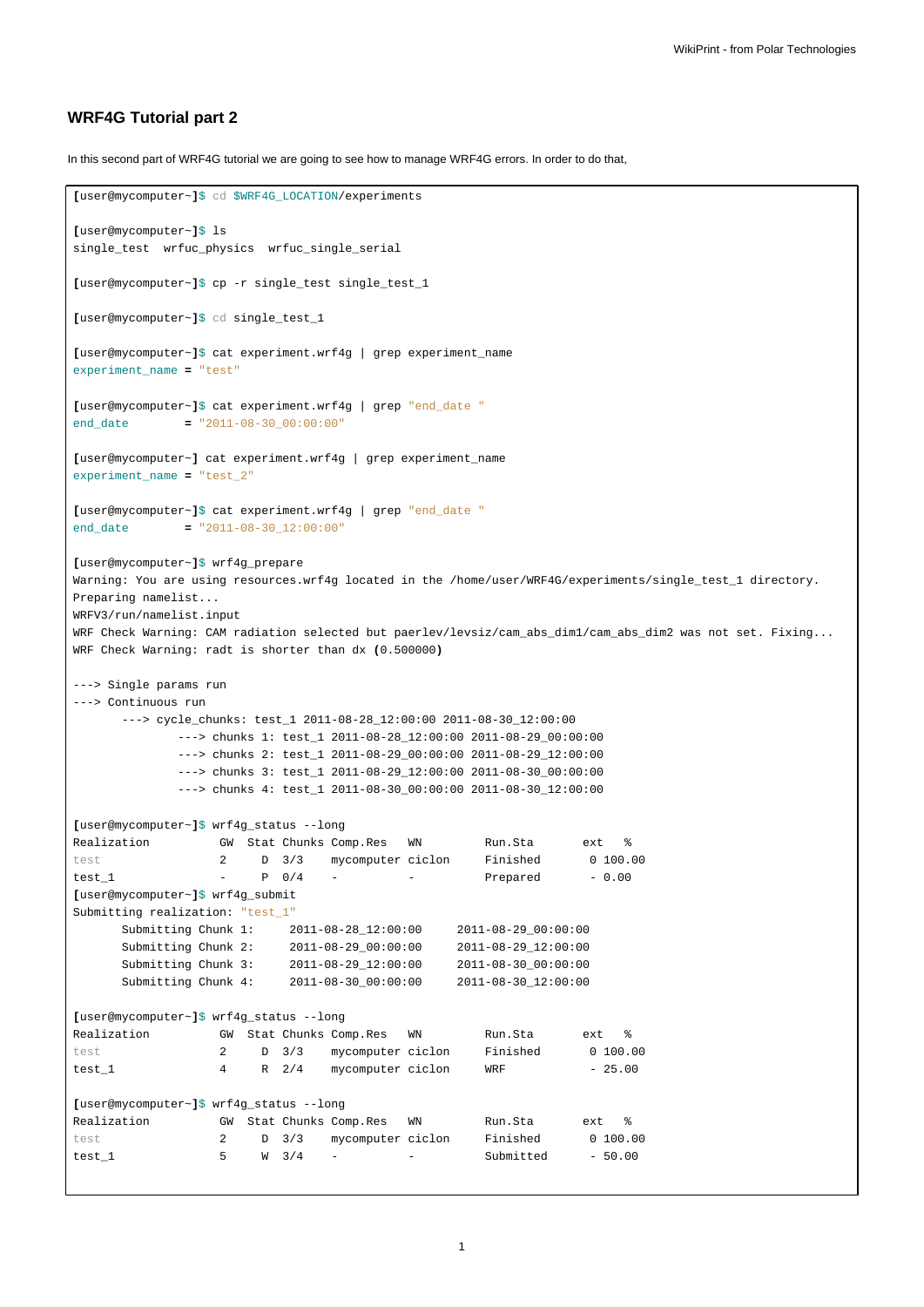| [user@mycomputer~]\$ wrf4g_status --long |                |   |               |                          |    |           |            |
|------------------------------------------|----------------|---|---------------|--------------------------|----|-----------|------------|
| Realization                              | GW             |   |               | Stat Chunks Comp.Res     | WN | Run.Sta   | ext %      |
| test                                     | 2              |   | $D \quad 3/3$ | mycomputer ciclon        |    | Finished  | 0, 100, 00 |
| test 1                                   | 6              |   | $W = 4/4$     | $\overline{\phantom{a}}$ |    | Submitted | $-75.00$   |
|                                          |                |   |               |                          |    |           |            |
| [user@mycomputer~]\$ wrf4q status --long |                |   |               |                          |    |           |            |
| Realization                              | GW             |   |               | Stat Chunks Comp.Res     | WN | Run.Sta   | $ext$ $%$  |
| test                                     | $\overline{a}$ |   | $D \quad 3/3$ | mycomputer ciclon        |    | Finished  | 0, 100, 00 |
| test 1                                   | 6              |   | $W = 4/4$     | $\overline{\phantom{a}}$ |    | Submitted | $-75.00$   |
|                                          |                |   |               |                          |    |           |            |
| [user@mycomputer~]\$ wrf4q status --lonq |                |   |               |                          |    |           |            |
| Realization                              | GW             |   |               | Stat Chunks Comp.Res     | WN | Run.Sta   | ext %      |
| test                                     | 2              | D | 3/3           | mycomputer ciclon        |    | Finished  | 0, 100, 00 |
| test 1                                   | 6              | F | 4/4           | mycomputer ciclon        |    | Failed    | 62 75.00   |

```
[user@mycomputer~]$ cat $WRF4G_LOCATION/etc/resources.wrf4g | grep WRF4G_BASEPATH=
WRF4G_BASEPATH="/home/user/WRF4G/repository/output"
[user@mycomputer~]$ cd $WRF4G_LOCATION/repository/output/test_1/test_1/log/
[user@mycomputer~]$ ls
log_1_4.tar.gz log_2_5.tar.gz log_3_6.tar.gz log_4_7.tar.gz
[user@mycomputer~]$ tar xzfv log_4_7.tar.gz
WRF4G.log
configure.wps
ls.wps
ls.wrf
ungrib_GFS_2011083000.out
[user@mycomputer~]$ cat WRF4G.log
* Mon Oct 1 17:27:45 CEST 2012: Creating WRF4G structure ...
`/home/user/WRF4G/repository/apps/WRFbin-3.1.1_r832INTEL_OMPI.tar.gz' -> `/home/user/.gw_user_6/WRFbin-3.1.1_r832INTEL_OMPI.tar.gz'
`/home/user/WRF4G/repository/output/test_1/test_1/namelist.input' -> `/home/user/.gw_user_6/WRFV3/run/namelist.input'
* Mon Oct 1 17:27:46 CEST 2012: Preparing WRF4G binaries ...
* Mon Oct 1 17:27:46 CEST 2012: Creating parallel environment
* Mon Oct 1 17:27:46 CEST 2012: Using default configuration ...
* Mon Oct 1 17:27:46 CEST 2012: Checking restart information ...
WRFGEL(download_file)> START: ['rst', '20110830T000000Z']
WRFGEL(download_file)> END: ['rst', '20110830T000000Z']
* Mon Oct 1 17:27:46 CEST 2012: The boundaries and initial conditions are not available ...
* Mon Oct 1 17:27:46 CEST 2012: Downloading geo_em files and namelist.wps ...
/home/user/.gw_user_6/WRFGEL/vcp -v /home/user/WRF4G/repository/domains/Santander_50km/* .
cp -v -R /home/user/WRF4G/repository/domains/Santander_50km/* /home/user/.gw_user_6/WPS
`/home/user/WRF4G/repository/domains/Santander_50km/geo_em.d01.nc' -> `/home/user/.gw_user_6/WPS/geo_em.d01.nc'
`/home/user/WRF4G/repository/domains/Santander_50km/namelist.wps' -> `/home/user/.gw_user_6/WPS/namelist.wps'
* Mon Oct 1 17:27:46 CEST 2012: Modifying namelist ...
Updating parameter start_date in file: namelist.wps
Updating parameter end_date in file: namelist.wps
Updating parameter max_dom in file: namelist.wps
Updating parameter prefix in file: namelist.wps
Updating parameter interval_seconds in file: namelist.wps
* Mon Oct 1 17:27:46 CEST 2012: About to run preprocessor and Ungrib ...
* Mon Oct 1 17:27:46 CEST 2012: Running preprocessor.default ...
Linking global data from: /home/user/WRF4G/repository/input/NCEP/GFS
`/home/user/.gw_user_6/WPS/grbData/gfs2011082812_00.grb' -> `/home/user/WRF4G/repository/input/NCEP/GFS/2011/gfs2011082812_00.grb'
`/home/user/.gw_user_6/WPS/grbData/gfs2011082812_06.grb' -> `/home/user/WRF4G/repository/input/NCEP/GFS/2011/gfs2011082812_06.grb'
 `/home/user/.gw_user_6/WPS/grbData/gfs2011082812_12.grb' -> `/home/user/WRF4G/repository/input/NCEP/GFS/2011/gfs2011082812_12.grb'
 `/home/user/.gw_user_6/WPS/grbData/gfs2011082812_18.grb' -> `/home/user/WRF4G/repository/input/NCEP/GFS/2011/gfs2011082812_18.grb'
 `/home/user/.gw_user_6/WPS/grbData/gfs2011082812_24.grb' -> `/home/user/WRF4G/repository/input/NCEP/GFS/2011/gfs2011082812_24.grb'
 `/home/user/.gw_user_6/WPS/grbData/gfs2011082812_30.grb' -> `/home/user/WRF4G/repository/input/NCEP/GFS/2011/gfs2011082812_30.grb'
```